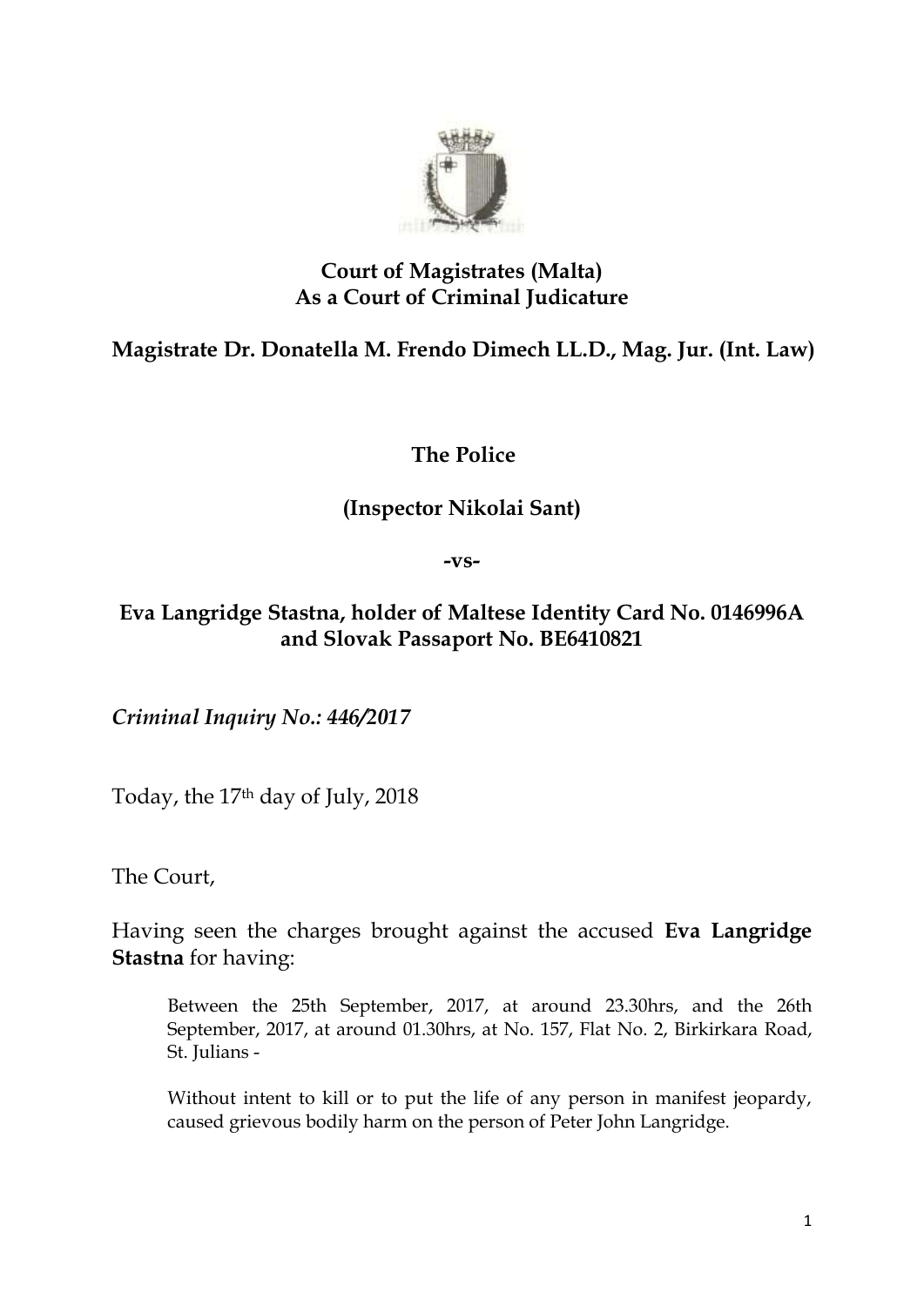The court may, where it deems it expedient, in order to provide for the safety of Peter John Langridge or for the keeping of the public peace, in addition to, or in lieu of the punishment applicable to the offence, require the offender to enter into his own recognizance ina sum of money to be fixed by the court according to article 383 and 412C of Chapter 9 of the Laws of Malta.

Having seen the note by the Attorney General indicating the Articles of Law in terms of Article 370(3)(a) of Chapter IX of the Laws of Malta dated the 26<sup>th</sup> February, 2018.<sup>1</sup>

Having heard the accused declare that she does not object to the case being tried summarily by this Court.

Having heard witnesses.

Having seen all the acts and documents exhibited;

Having heard the prosecution and defence counsel make their submissions;

Considers,

Whereas **Peter John Langridge,** of 71 years, testified how his wife, twenty years his junior, was frequently entering into arguments with him and blaming him for the fact that her son was not so successful at school, and how on the night of the 25<sup>th</sup> September 2017, one such argument broke out whilst they were on their balcony.<sup>2</sup> That night she had started provoking him and accusing him he was a paedophile and a drug addict; this argument went on for about an hour. As he entered to go into the kitchen she stood in the door way and blocked him from exiting and when he attempted to get past her a couple of times, she punched him on the left side of his head and pulled at his hair. Langridge tried to restrain her but this developed into a tussle with the accused scratching him on his legs, chest and hands which bruises and abrasions remained visible to the Court notwithstanding that he testified over a month later. The accused kicked him below the knee whilst also biting him on his arm without relenting as she continued to shake her head whilst his arm was firmly in her mouth. <sup>3</sup>

<sup>1</sup> Fol.51

<sup>2</sup> Fol.9-10

<sup>3</sup> Fol.11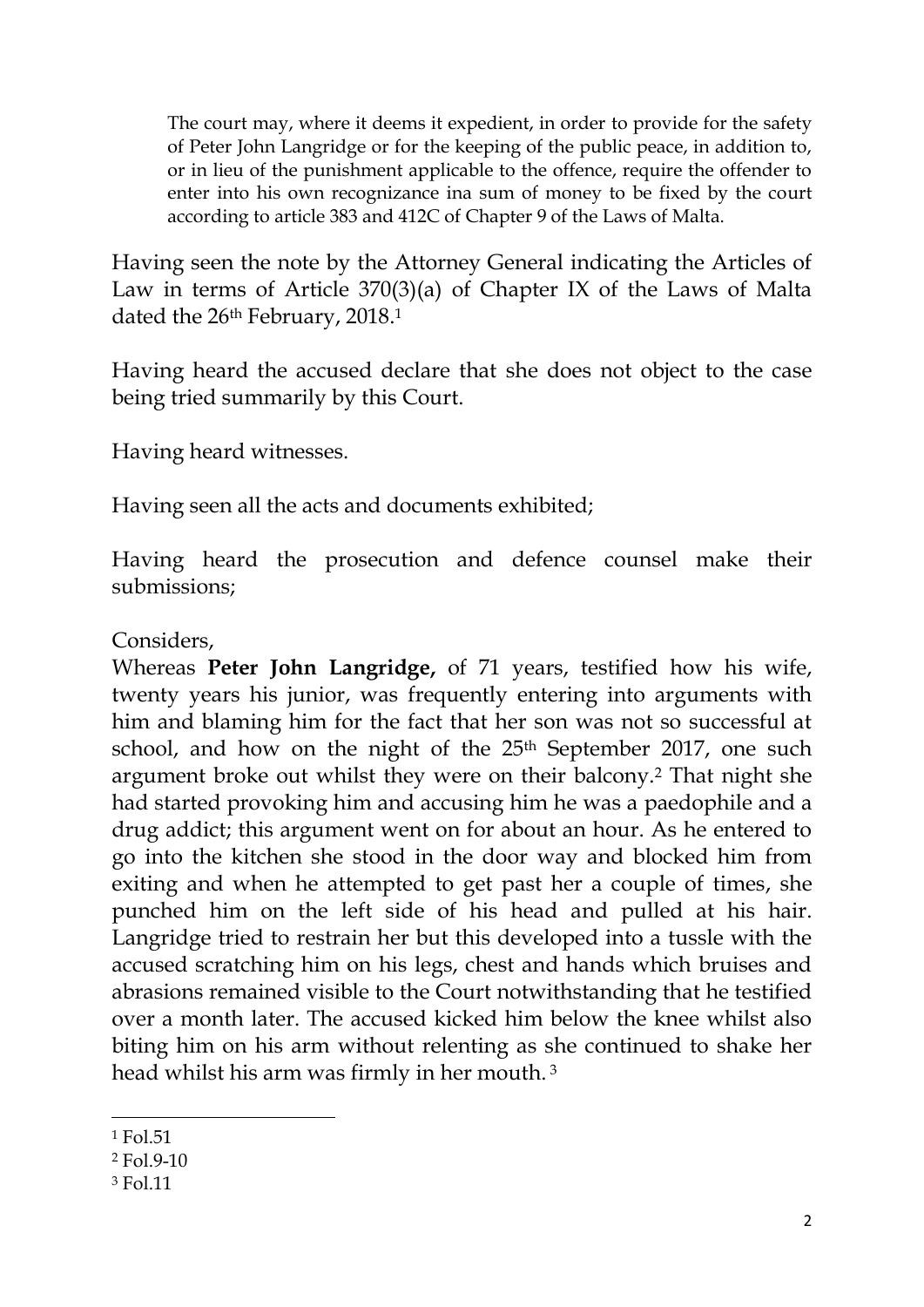The injured party explained further *"I was trying to get her head off my arm and a few seconds later she got my testicles my private parts, she managed to get her hands inside my shorts and she started pulling like crazy. Eventually I was begging her to stop, she's got long fingernails and I'm telling you it was agony. I told her a few times, "please stop this is too painful."…… She stopped and she stood up and looked at me, I was still at the floor and walked away….. I was on the floor and she went I don't know where….. Then I gradually with difficulty stood up in the kitchen and I told her that I needed an ambulance."<sup>4</sup>* Instead of offering assistance to her husband, who had now retreated to the bedroom to get his mobile and call for assistance, Eva simply stood and stared at him. He could not find his keys or wallet and by that time he needed to rest so he remained on the bed.<sup>5</sup> It was later that he noticed that the sheets were stained with blood. After the argument he had felt helpless hence explaining the reason why he had not sought medical assistance immediately: *"I wanted to rest and calm down and wait for the opportunity for when I am able to leave safely I will do so….. on my way out of the apartment she was lying on the sofa in the sitting room and I turned my head to her and I told her, "I am going to the Gzira Polyclinic," and she knew I went there. "<sup>6</sup>* A doctor from the Gzira policlinic then referred Peter Langridge to Mater Dei were after undergoing an operation he was informed that the left testicle had to be removed.

Defence questions the injured party's credibility on this declaration since it later transpired that the testicle was not removed as he had originally testified. However, after hearing the consultant urologist, it clearly results that at the time of testifying, both Peter Langridge and his surgeon, were still under the impression that the testicle had been removed. It was only after histological test results became known that it transpired that the testicle had not been lost but such news became known two weeks before the urologist testified in January 2018<sup>7</sup> and months after the injured party had given his testimony. Hence **there is** 

1

*Avukat: So it was the last visit when you informed him about not losing his testicle? Xhud: Yes it was on the follow up visit, he had a follow up visit after this surgery.*

<sup>4</sup> Fol.11-12

<sup>5</sup> Fol.13

<sup>6</sup> Fol.15

<sup>7</sup> Fol.47: *Avukat: When was the last time that you saw..*

*Xhud: It was Monday, not last Monday the Monday before.*

*Qorti: Recently basically in the last two weeks.*

*Xhud: Recently. Yes in the last two weeks.*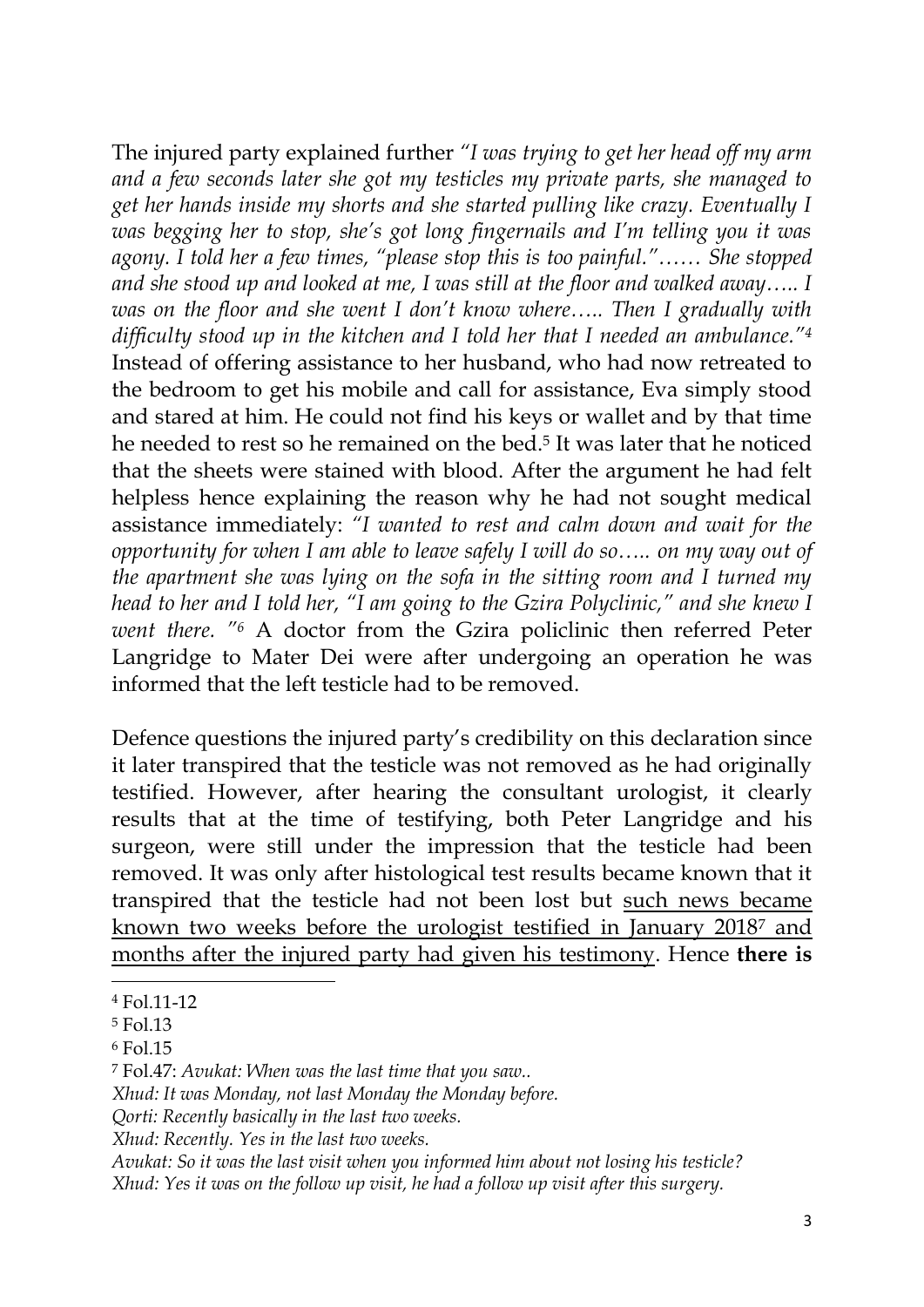**no issue as to Peter Langridge's credibility**. In fact, Mr John Sciberras in his certificate specifically makes reference to this *"The patient was told as a preliminary result that he had lost his left testicle and left the ward with this impression."<sup>8</sup>*

Whereas prosecution exhibited the ticket of referral from Gzira Policlinic to the Accident and Emergency Department of Mater Dei wherein it results that the injured party sought assistance at 18:15 of the 26th September, 2017. Examinations revealed that Langridge had suffered *"swelling and maceration of the scrotum with inflammation of the left testes".***<sup>9</sup>** Upon admission to the A&E department, two hours later, he was also found to be suffering from **scratches on either side of the face, scratches and abrasions on both upper limbs and laceration of the left scrotum, which injuries were classified as grievous**. <sup>10</sup> The **Case Summary** also describes how the injured party had suffered injuries to the scrotum and testicles. The left testicle was swollen, covered in pus and out of the scrotum. The mere fact that pus had started to form clearly indicates that there was a time lapse between the time of examination and the time when the injuries were sustained. Moreover, these injuries fully corroborate his account of the aggression in particular when the accused inserted her hands in his pants and tugged at his genitals.<sup>11</sup> The report goes on to make mention of the multiple scratches varying in length which he sustained on his face as well as the bruises and scratches on the upper limbs, lower limbs and hands. A left orchidectomy was carried out on the same day.<sup>12</sup>

Although learned defence, in its final submissions, makes much of the fact that Peter Langridge had only sought help the following day in the evening, the Court finds nothing untoward in this. Langridge explained how being unable to call for an ambulance or find his keys he had retreated to the bedroom to rest after the aggression he endured at the hands of his wife. The injured party is a frail 71-year-old whilst his wife a 51-year-old of sturdy build. It is only to be expected that after suffering such a violent onslaught, wanting to rest and gain composure would be

<sup>8</sup> **Doc. JS** a fol.49

<sup>9</sup> **Doc. PL** a fol.21-22

<sup>10</sup> **Doc.PL1** a fol. 23. Confirmation of authenticity of the certificate by Dr. Nicole Buhagiar a fol.30

<sup>11</sup> Fol.11

<sup>12</sup>**Doc. PL2** a fol.24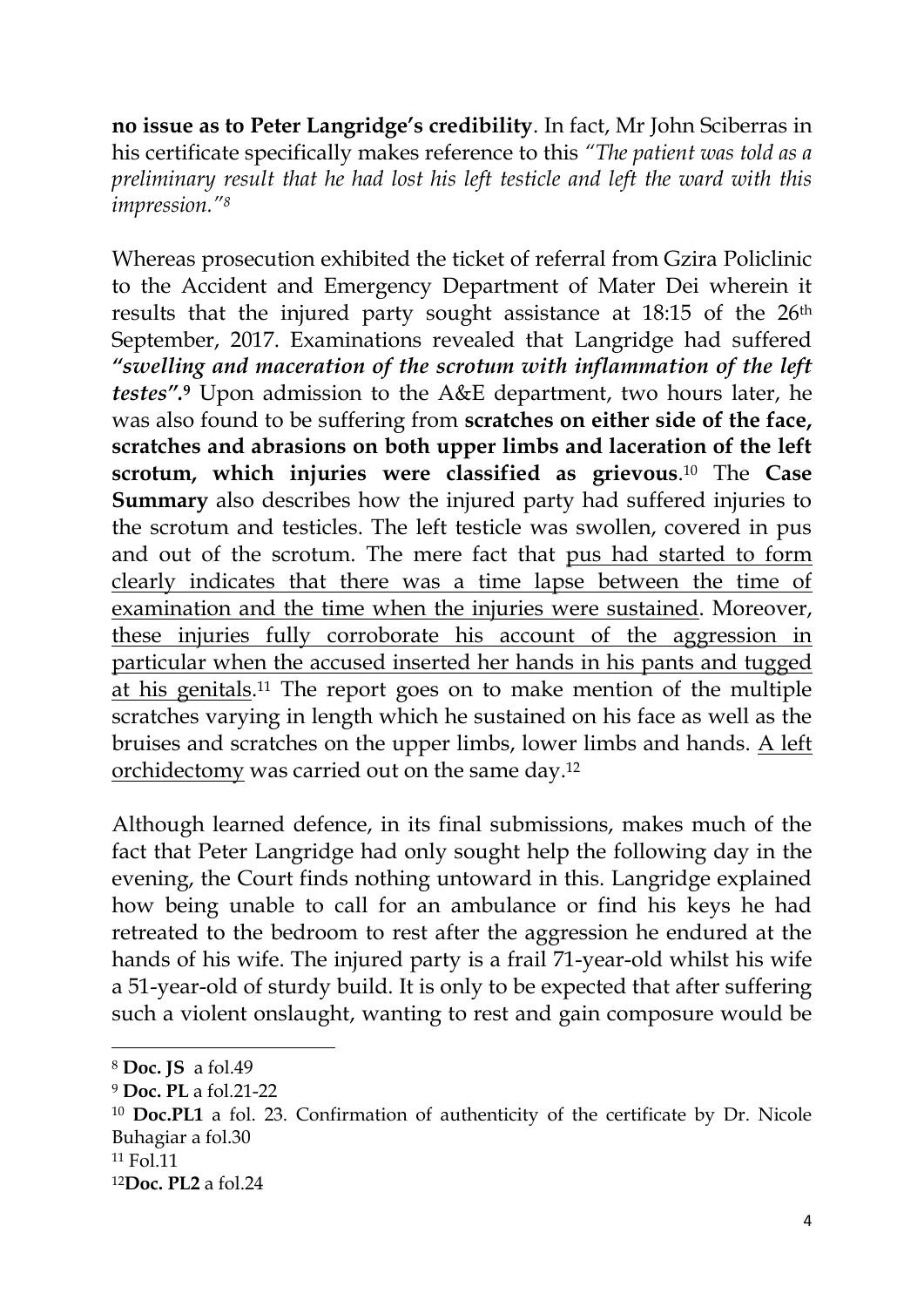one's initial and most logical reaction, especially when hitherto noticing the blood-stained sheets he had not realised the intensity of his injuries! In fact the injured party had not gone to the policlinic because of his scratches and abrasions on parts of his body, but after noticing blood on his sheets and the pain in his genital area which had – as attested by the emergency department – started to accumulate pus, he had decided to seek medical help. Langridge testified that he had begged his wife to stop tugging at his testicles with her long nails because the pain was insufferable. Who would not want to rest after such an ordeal especially when the extent of his injuries where hitherto unknown? Langridge did not hold back the fact that he had not sought immediate medical help when filing his report upon being admitted to hospital.<sup>13</sup>

It is an expected reaction of anyone suffering such an embarrassing injury coupled to the fact of having to explain the circumstances as to how the injuries were sustained – at the hands of one's own wife – to delay seeking medical assistance until that point when procrastinate one can no more. The fact that bruising was readily apparent on the 26<sup>th</sup> September, is also consistent with the fact that the assault happened some time earlier allowing for pus and bruising to form; bruising which was still visible to the Court when Peter Langridge testified over a month following the assault. 14

Whereas **Inspector Nikolai Sant** testified how some ten days after the report was filed by the injured party, he interrogated the accused who refused to answer questions relating to the allegations being made against her.<sup>15</sup>

Whereas consultant urologist **John Sciberras** gave evidence regarding the injuries sustained by Peter Langridge which testimony clearly depicts the full extent of the aggression this 71-year-old as made to endure. *"He was found on examination to be running a temperature of 38.3 degrees Celsius and had a normal pulse and blood pressure. It was noted that there were multiple scratches on his face, arms, hands and lower limbs as well as a penetrating injury to his scrotum. His scrotal skin was noted to be lacerated and there was marked swelling with the left testicle hanging out of* 

<sup>13</sup> **Doc. MV** a fol.34-36

<sup>14</sup> Fol.11

<sup>15</sup> Fol.37 *et seq.* Statement exhibited as **Doc.NS** a fol. 39-40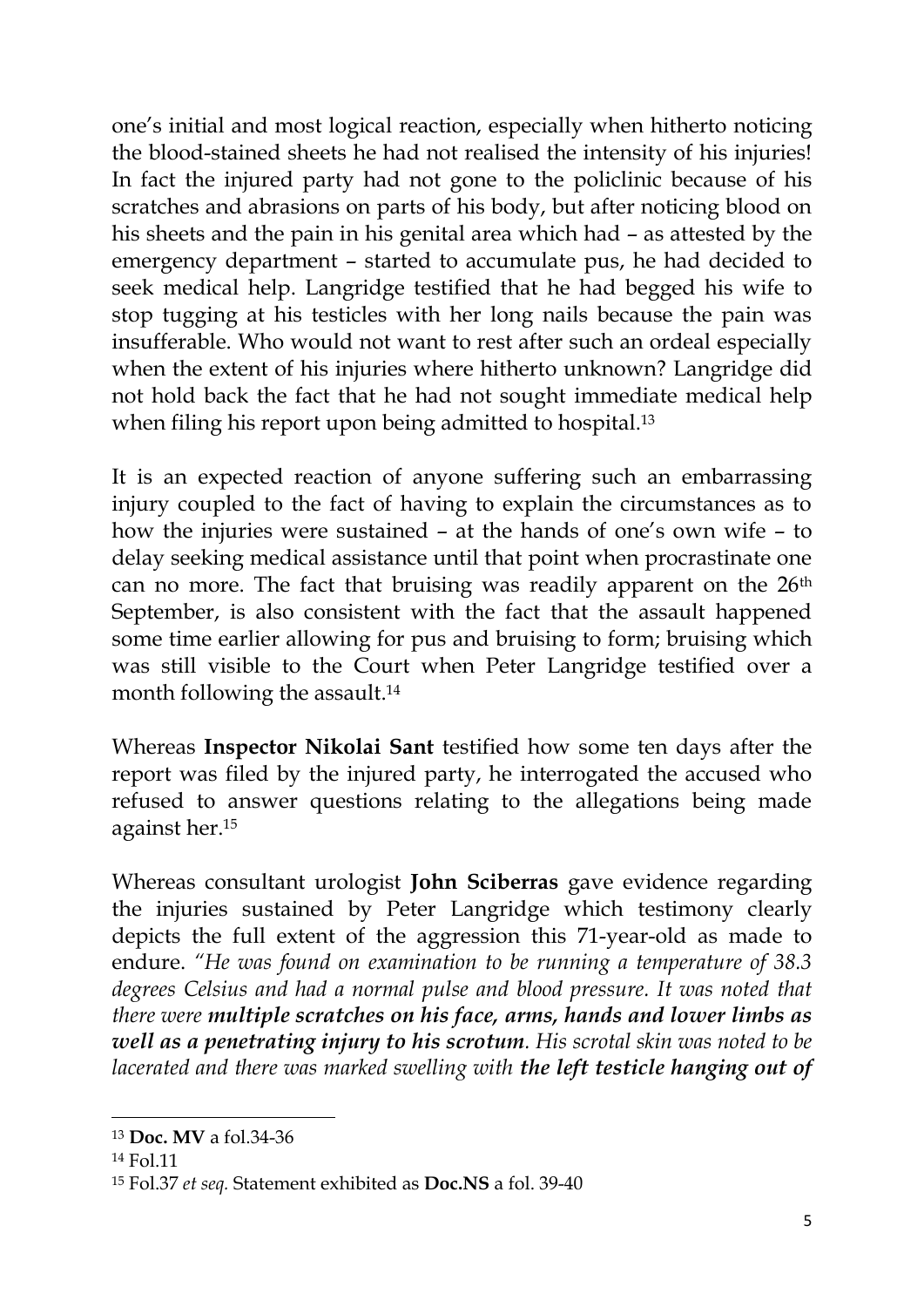*the scrotum and it was covered with pus. In view of all this, which is the fever, signs of infection, the open wound, he was consented for an urgent operation on the same day from Accident and Emergency so that to clean his wound and possibly also remove his testicle which had caused also a left orchidectomy. He was operated on the same day ….. Now it has to be noted that at this time the preliminary report and results were that he had lost his left testicle. It was quite difficult to ascertain what was happening at this stage, there was marked swelling on the ward, this is when I saw him after surgery obviously, and basically he was told that he had lost his testicle and actually at this stage it was difficult to ascertain this. After some time the pathohystological result which is the sample that we send to the lab came back and it was noted that no testicular material was present in the histology report. He was examined in the hospital afterwards and both a clinical examination and an ultrasound confirmed that his left testicle was there and it was concluded it was normal. ….. Arrangements were made to follow up the patient afterwards when he was told all this. Basically what I note is the discharge letter and the final findings there is a variation in that there was no loss of the left testicle.".<sup>16</sup>*

From this testimony, as the Court has had occasion to mention earlier, it results with certainty that at the time Langridge testified he was still under the impression that he had lost his left testicle. Sciberras explained that it was only following the review of the histological results which became known over two months after the injured party testified, that the testicle was not actually removed. The witness further explains the reasons for the discrepancy *"it was a serious of events, so this was an injury with a potential loss of the testicles so it was a penetrating injury, and usually in that area when there is infection and obviously the testicle is not viable and there is debrilement …… So we told him that he would have lost his testicle but the obviously when the pathology the final report came out you have to tell the patient all this and that is what happened, which is normal practice what we usually do."<sup>17</sup>*

Questioned by the Court as to whether Peter Langridge sustained any permanent functional debility due to the injuries sustained, Mr Sciberras replies *"no not really, I think it will take time and obviously other assessments. But he did sustain a penetrating injury all the same to the scrotum."<sup>18</sup>*

<sup>16</sup> Fol.44-45

<sup>17</sup> Fol.46

<sup>18</sup> Fol.47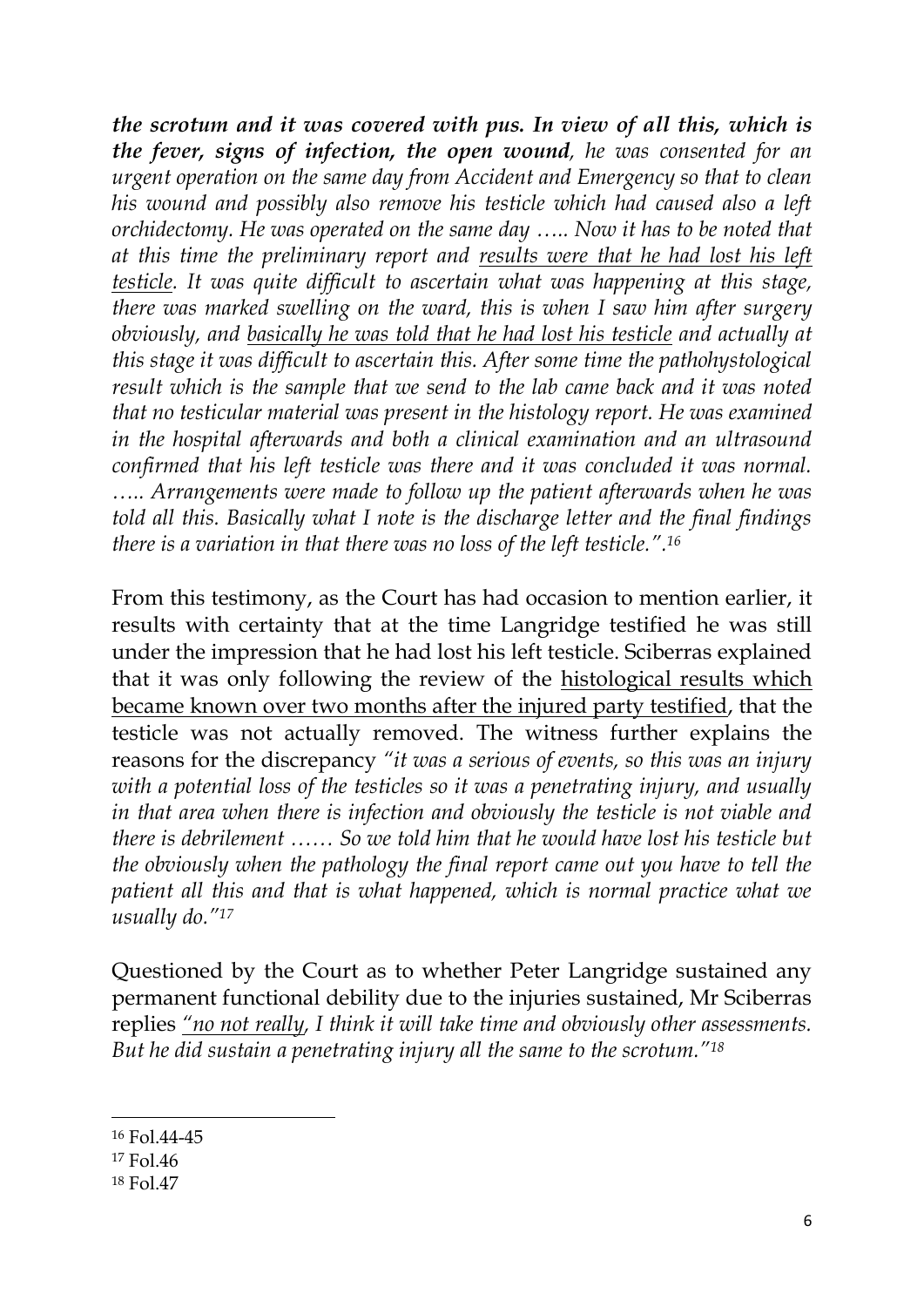Whereas **Eva Statsna Langridge** testified that on the night of the 25<sup>th</sup> September, 2017, she had spent the day away from home and returned around 6pm. Her husband joined her some time later and they stayed in the balcony until around 10pm when she made tea for him. He told her he was feverish but she said his forehead was cold and told him he was not running a fever.<sup>19</sup> He went to his bedroom whilst she stayed watching tv.<sup>20</sup> The next morning she woke up, had coffee whilst her husband was cooking lunch. From time to time her husband went to his bedroom and came to sit beside her to watch tv. Then at around 6pm he informed her that he was going to the Gzira policlinic.<sup>21</sup>

Such a version is incredulous at best. It makes no mention of the fact that the injured party had sustained multiple scratches and abrasions *inter alia* on the face which would have been readily visible to her had he truly come to sit beside her to watch tv. She gives no plausible account as to how these injuries were sustained by her husband. She denies there ever having been an argument *"We dint have a quire [recte: quarrel] even22….we didn't have arguments or calls*".23; and categorically denied that any violence took place as is being alleged *"It doesn't happen for sure".<sup>24</sup>* The accused adds she only found out what happened to her husband ten days later after she got to know this from his cousin *"I knew nothing about injuries"*<sup>25</sup> and later states that she got to know of the allegations when first interrogated.<sup>26</sup>

The accused's testimony jars dramatically with reality: She admits that when her husband informed her he was going to the policlinic she didn't ask him why.<sup>27</sup> She fails to mention how one could possibly suffer all those injuries – which she fails to mention as even seeing, including the multiple scratches on the face, arms and hands – when by her own admission since the evening of the 25<sup>th</sup> September, her husband never left the house and was doing nothing strenuous apart from cooking

1

- <sup>20</sup> Fol.58
- <sup>21</sup> Fol.59
- <sup>22</sup> Fol.59
- <sup>23</sup> Fol.60
- <sup>24</sup> Fol.61
- <sup>25</sup> Fol.62
- <sup>26</sup> Fol.65
- <sup>27</sup> Fol.64

<sup>19</sup> Fol.57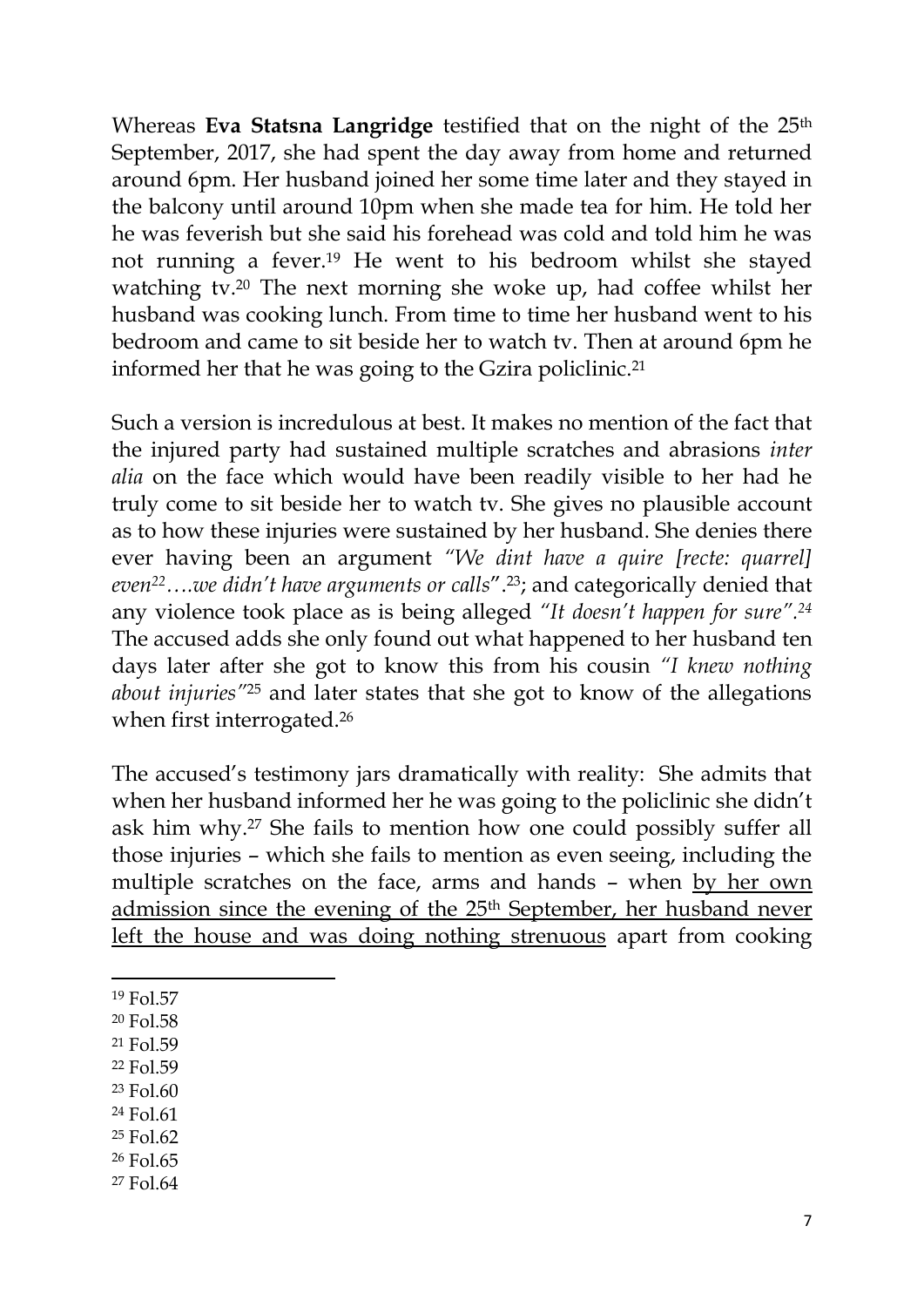shepherd's pie, resting and watching tv until 6pm when he suddenly informs her that he is going to the Gzira policlinic. Incidentally she denies he was even running a temperature although this is contradicted by Mr Sciberras's findings that Peter Langridge was running a temperature of 38.3°.<sup>28</sup>

The Court finds the testimony of the accused as being both unsafe and unsatisfactory. Her demeanour on the witness stand wherein she failed to convince the Court of her genuineness and credibility, her continuous denial that any incident took place notwithstanding the injuries which were sustained by her husband who, by her own admission, never left the house, render her account of events nothing but a product of fiction, yet a fiction riddled with *non sequiturs.* Her testimony conflicts dramatically with that of the injured party who effortlessly recounts, yet not without embarrassment, what he was made to suffer at the hands of his wife on the night between the 25<sup>th</sup> and the 26<sup>th</sup> September, 2017. His evidence is fully corroborated by medical findings and this to the minutest detail.

Thus, having seen the evidence produced before it, the Court finds that the prosecution has proven its case beyond a reasonable doubt.

The Court also underlines that the Attorney General in his note indicating the Articles of Law in terms of Article 370(3)(a) of the Criminal Code fails to cite article 222 of the said Code, in terms of which the punishment is increased by one degree, *inter alia*, when the harm was committed on the person of the spouse of the accused. However, the Court makes reference to the judgement delivered by the Court of Criminal Appeal *Il-Pulizija vs Kevin Falzon:<sup>29</sup>*

Issa huwa minnu illi minn qari tan-nota ta' rinviju ghal gudizzju tal-20 ta' Mejju 2008, l-Avukat Generali, fit-termini ta'l-artikolu 370(3) tal-Kodici Kriminali, baghat l-atti lura lill-Qorti tal-Magistrati sabiex il-kaz jigi iggudikat mill-Qorti bhala dik issa ta' Gudikatura Kriminali, ghar-reati mahsuba fl-artikoli 198, 86,87, 203 u 209 tal-Kodici Kriminali u dan fil-forma kontinwata ta'l-imsemmija reati.

<sup>28</sup> Vide evidence of John Sciberras evidence a fol.44

<sup>29</sup> Appeal No.178/2014; Decided 26.10.2017 per The Hon. Mdme. Justice Dr. Edwina Grima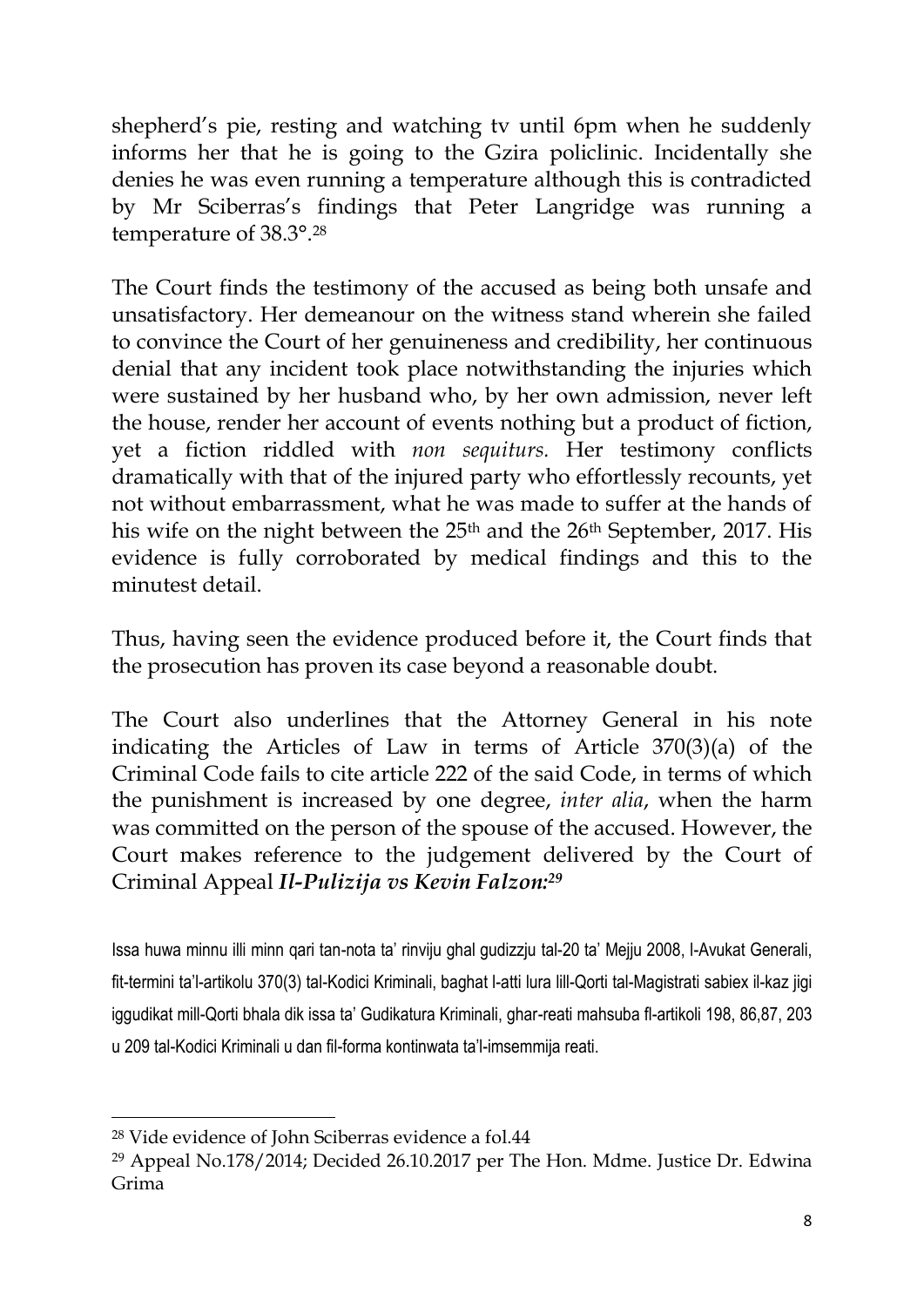Issa meta "*ir-rinviju ghall-gudizzju jsir skond is-subartikolu (3) tal-Artikolu 370 (u allura wiehed qed jitkellem fuq ghall-anqas reat wiehed, fost dawk imputati, li huwa ta' kompetenza tal-Qorti Kriminali), in-nota ta' rinviju ghall-gudizzju tassumi rwol simili ghal dak ta' l-att ta' akkuza quddiem il-Qorti Kriminali. Fin-nota ta' rinviju ghall-gudizzju skond l-Artikolu 370(3) ma jistghux jizdiedu reati li dwarhom ma tkunx saret il-kumpilazzjoni; l-Avukat Generali, naturalment, jista' jnaqqas reat jew reati u anke jzid skuzanti. ..30"*

Illi bhal kif jaghmel meta jigi biex jirredigi l-att ta'l-akkuza, l-Avukat Generali wara li jifli l-atti talkumpilazzjoni irid jara liema huma dawk ir-reati li jistghu jigu imputati lill-persuna akkuzata fejn allura huwa jista' inaqqas reat jew reati minn dawk li kienu qed jigu investigati tul l-atti kumpilatorji. Issa ghalkemm l-Avukat Generali ghar-reat mahsub fl-artikolu 198 tal-Kodici Kriminali cioe' dak ta'l-istupru, kif ukoll dak mahsub fl-artikolu 203, ma jindikax ic-cirkostanza aggravanti imsemmija ghall-ewwel reat fl-artikolu 202(b) u ghat-tieni reat imfisser fis-sub-inciz (1)(c) ghall-istess artikolu tal-ligi u cioe' l-fatt illi rreati gew kommessi fuq il-persuna ta' dixxendenti taht l-eta ta' tmintax-il sena, l-Ewwel Qorti ghaddiet biex sabet htija ghal dawn ir-reati bic-cirkostanzi aggravvanti. L-appellanti jilmenta allura illi b'hekk irreat gie rez iktar gravi minn dak indikat fin-nota ta' rinviju ghal gudizzju. Jinsisti inoltre illi din iccirkostanza aggravanti kellha tohrog mill-provi ikkumpilati, haga li fil-fehma tieghu ma tirrizultax ippruvata, u gjaldarba l-Avukat Generali ma hassx il-htiega li jindika dan l-aggravvju allura kellu jkun evidenti ghall-Ewwel Qorti illi din il-prova ma saritx.

Illi l-artikolu 589 tal-Kodici Kriminali jitkellem dwar dak li ghandu ikun fiha l-att ta'l-akkuza meta fis-subinciz (b) li jikkontempla l-parti narrattiva ta'l-att ta'l-akkuza hemm dispost illi l-Avukat Generali "*ghandu fisser il-fatt li jikkostitwixxi r-reat, bil-partikularitajiet li jkunu jistgħu jingħataw dwar iż-żmien u llok li fihom ikun sar il-fatt u dwar il-persuna li kontra tagħha r-reat ikun sar, flimkien maċċirkostanzi kollha li, skont il-liġi u fil-fehma tal-Avukat Ġenerali, jistgħu jkabbru jew inaqqsu l-piena.*"

Ikompli s-sub-iniz (c) hekk meta jitkellem fuq il-part akkuzatorja ta'l-att ta'l-akkuza meta hemm dispost illi din tikkostitwixxi:

*"ġabra fil-qosor li fiha l-imputat jiġi akkużat tar-reat kif miġjub jew imfisser fil-liġi, u bit-talba sabiex jitmexxa kontra l-akkużat skont il-liġi, u sabiex l-istess akkużat jiġi ikkundannat għallpiena stabbilita mil-liġi (hawn jingħad l-artikolu tal-liġi li jikkontempla r-reat) jew għal kull piena oħra li skont il-liġi tista' tingħata skont kif jiġi iddikjarat ħati l-akkużat."*

<sup>30</sup> *Il-Pulizija vs Michael Carter* – 07/12/2001 App.Krim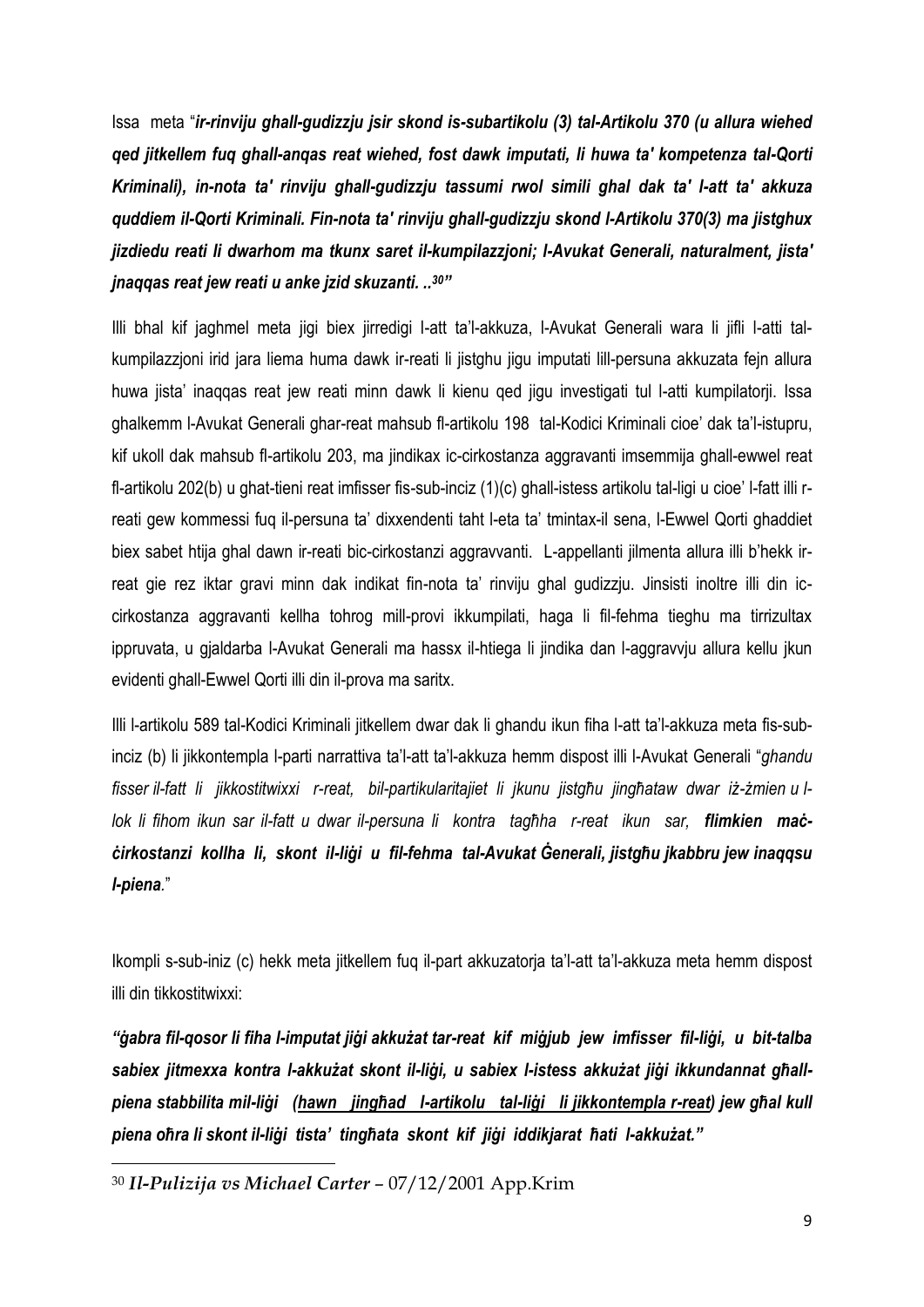Mela allura ghalkemm fil-parti narrattiva ta'l-att ta'l-akkuza l-Avukat Generali ghandu jindika ccirkostanzi kollha ta' fatt li jistghu jkabbru jew inaqqsu l-piena u allura jirrendu ir-reat iktar gravi, madanakollu imbaghad fil-parti akkuzatorja huwa bizzejjed illi jigi indikat l-artikoli tal-ligi li jikkontempla ir-reat. Dan x'aktarx ghaliex huwa rimess ghal gudizzju tal-gurija popolari biex jiddeciedu jekk il-fatti esposti mill-Avukat Generali jirrizultawx ippruvati mill-evidenza li tingieb waqt il-guri, fejn imbaghad ilkwistjoni dwar il-piena li ghandha tigi erogata f'kaz ta' sejbien ta' htija ghal fatti kif decizi mill-gurati tigi, imhollija f'idejn l-Imhallef togat.

Ekwiperata n-nota ta' rinviju ghal gudizzju ma'l-att ta'l-akkuza allura huwa bil-wisq evidenti illi huwa bizzejjed illi l-Avukat Generali jindika l-artikoli tal-ligi li jikkontempla r-reat u dan kif hemm indikat b'mod specifiku fl-artikolu tal-ligi su-iccitat. Issa huwa minnu illi n-nota ta' rinviju ghal gudizzju ma fijiex dik ilparti narrattiva bhalma fiha l-att ta'l-akkuza, izda l-indikazzjoni tal-fatti tal-kaz johorgu millimputazzjonijiet kif originarjament mfassla kontra l-imputat. Illi fis-sentenza fl-ismijiet "*Il-Pulizija vs Francesco sive Godwin Scerri*" deciza 18 ta' April 2012 minn din il-Qorti kif diversament ippresjeduta gie deciz illi:

"*Fin-nuqqas ta' indikazzjoni differenti mill-Avukat Generali, l-artikoli citati mill-Avukat Generali u l-akkuza originali jridu jigu ezaminati flimkien ghal dak li jirrigwarda l-fattispecji partikolari tal-kaz.*"

Dan ghaliex, kif inghad ghalkemm in-nota ta' rinviju ghal gudizzju hija imqabbla mal-att ta'l-akkuza, madanakollu fiha hija mankanti dik l-parti narrattiva bhalma hemm fl-att ta'l-akkuza li titkellem dwar ilfattispecje tal-kaz li abbazi taghhom huma imsejjsa ir-reati li jigu hemmhekk imputati. Xejn ma kien josta lill-Ewwel Qorti allura stabbilit ir-reat, illi teroga dik il-piena li fil-fehma taghha kienet tapplika ghaccirkostanzi partikolari tal-kaz kif imfissra fl-imputazzjonijiet. Ghalhekk stabbilit illi l-appellanti kien qed jigi akkuzat bir-reati ta'l-istupru vjolenti u l-korruzzjoni tal-minorenni, kien jispetta lill-Ewwel Qorti sabiex misjuba l-htija ghal dawn ir-reati, meta tigi tqies il-piena li ghandha tigi erogata, tara jekk mill-fattispecje din kellhiex tizdied minhabba xi cirkostanza aggravvanti. Ghal dawn il-motivi ghalhekk dan l-ewwel aggravvju qed jigi michud.

Whereas the Court cannot but note that the accused does not stand charged with offences which the legislator specifically introduced through *Act XXXI of 2014* in a bid to protect against the abuse of the elderly and dependent persons,<sup>31</sup> which offences carry punishments of greater severity than those with which the accused stands charged. Nonetheless it falls upon this Court to underline the fact that there is

<sup>31</sup> Sub-Title XI of Title VIII, Part II, Book First of the Criminal Code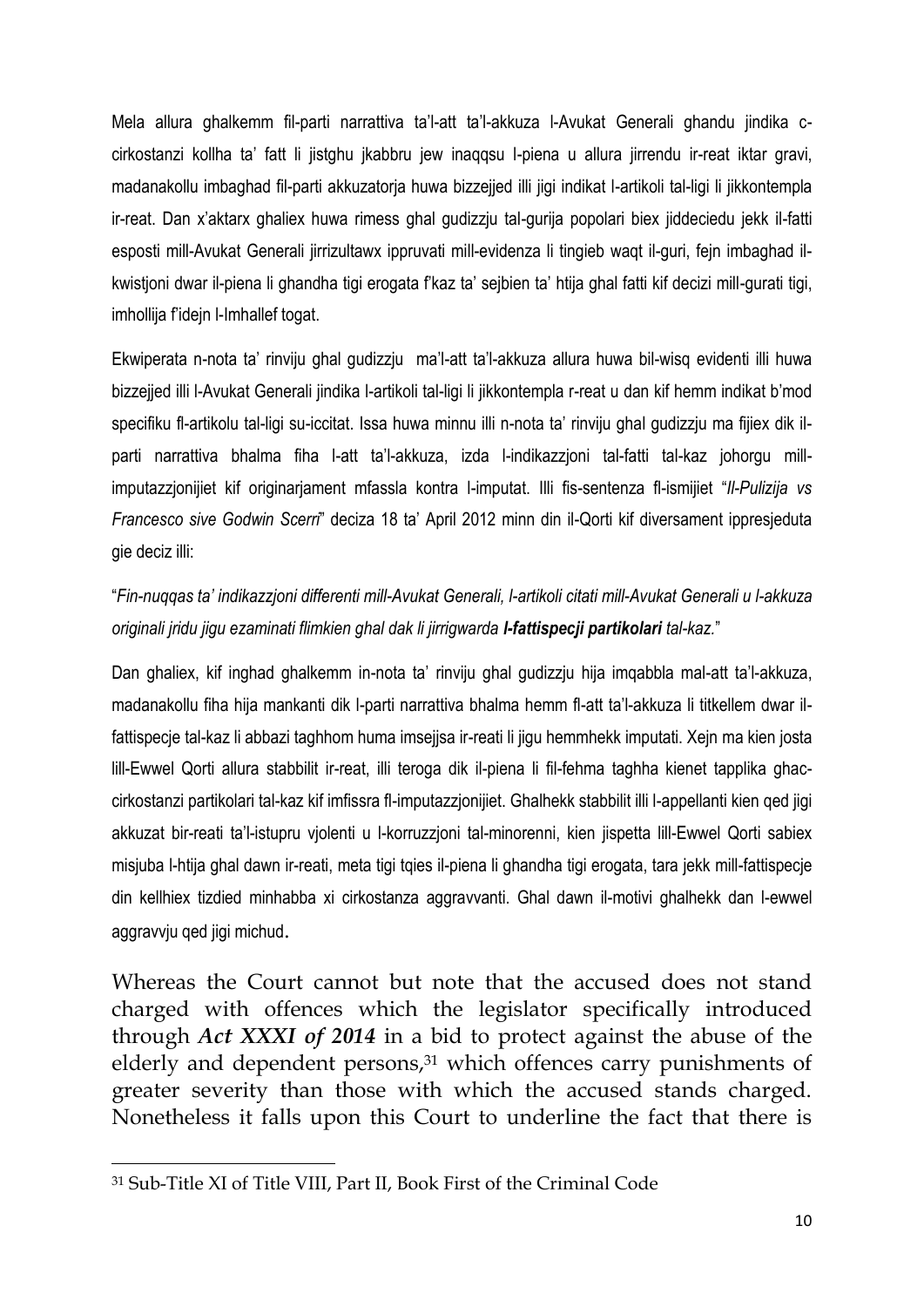zero tolerance to domestic violence. There is to be no place for such demented actions, for frenzied attacks on persons who due to age or other circumstances can't even be assured protection within the confines of their own homes, attacks on individuals who suffer aggression from those to whom they entrust their care and companionship. The accused's aggressive conduct towards her spouse, 20 years her elder, went a long way in undermining the legal maxim that a '*man's house is his castle'*!

Hence with regards to punishment the Court took into consideration the nature and seriousness of the offences of which the accused stands charged and all the circumstances of the case. The only reason accounting for the fact that the accused is not being condemned to serve an effective term of imprisonment is that she is a first-time offender.

For the said reasons, the Court, after having seen articles 17, 31, 214, 215, 216(1) and 222(1)(a) of the Criminal Code, Chapter IX of the Laws of Malta, finds the accused guilty of the charge brought against her and condemns her to a punishment of two (2) years imprisonment which by virtue of article 28A of Chapter IX of the Laws of Malta, are being suspended for four (4) years.

In terms of Article 412D of Chapter IX of the Laws of Malta, the Court is subjecting the accused to a treatment order for a period of two years, wherein she is to receive psychological assistance in order to address the violent outbursts she has shown herself to be prone to.

Finally, in terms of article 382A of Chapter IX of the Laws of Malta, the Court is issuing a restraining order against the accused in favour of Peter Langridge for a period of three (3) years.

The Court explained to the accused, in ordinary language, the consequences should she chose to commit another offence within the operative period of four (4) years and if she fails to abide by the treatment order issued.